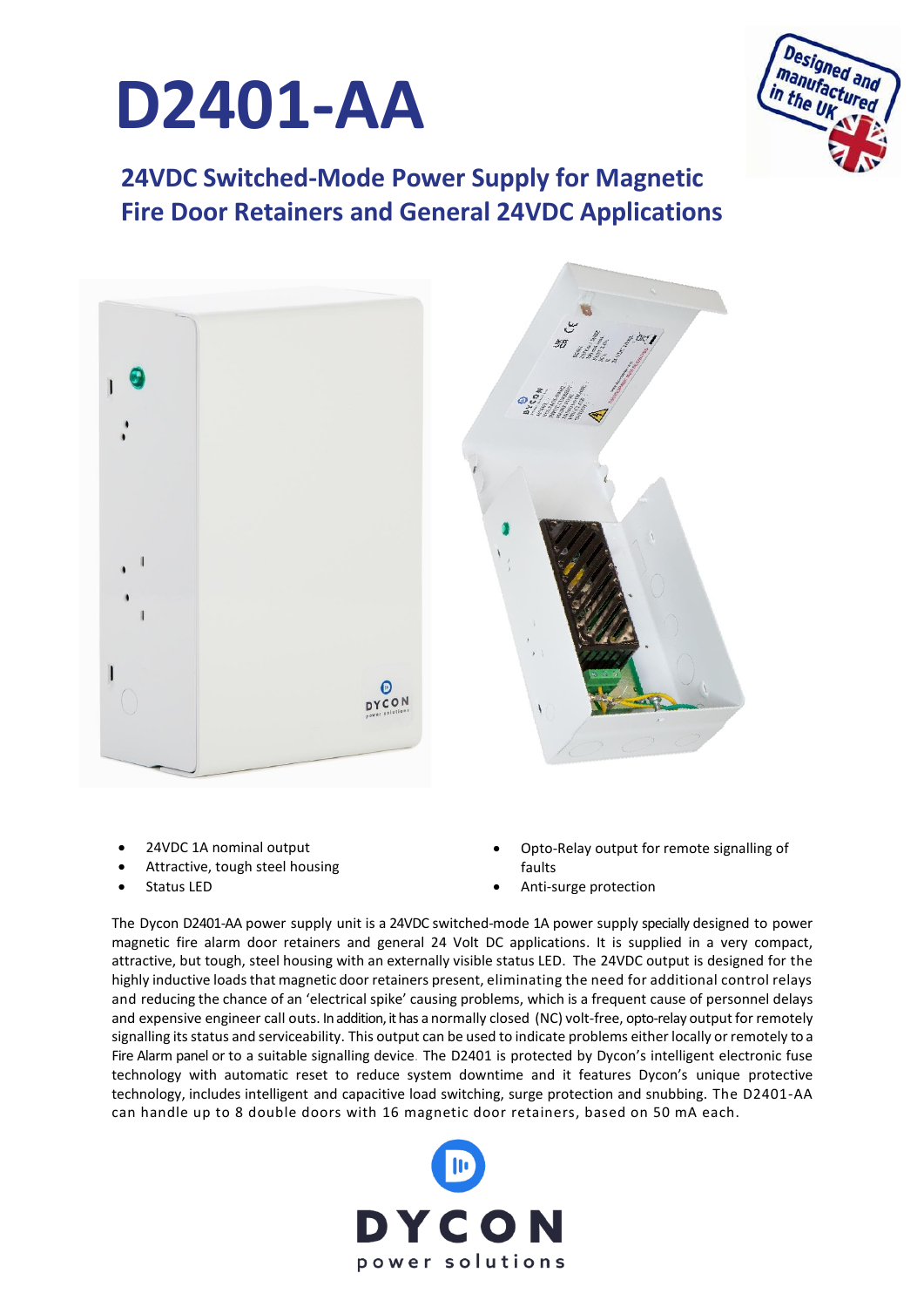## **Power Solution for Magnetic Fire Door Retainers**

**24VDC 1A Switched-Mode Power Solutions**

## **Specification**

| <b>Power Supply Classification</b> | Type A, Ungraded, Environmental Class 2                         |  |  |
|------------------------------------|-----------------------------------------------------------------|--|--|
| Voltage Input                      | 195VAC - 265VAC@ 50-60Hz                                        |  |  |
| <b>AC Input Fuse</b>               | T3.15 Ampere non-replaceable                                    |  |  |
| Output Voltage with AC Power       | 24VDC nominal;                                                  |  |  |
| <b>Output Ripple</b>               | < 100mV peak-to-peak @full rated output                         |  |  |
| Max. Output Current at Full Load   | 1 Ampere                                                        |  |  |
| <b>AC Fault Will Indicate</b>      | If the input voltage falls below $175\text{VAC} \pm 25\text{V}$ |  |  |
| Visible Indication                 | 1 x green LED visible from outside the box, power ok            |  |  |
| <b>Fault Opto-Relay Rating</b>     | 60V @100mA, contact resistance of 16 ohms                       |  |  |
| Automatic Output reset time        | 10mS to 18s (depends on type and duration of fault)             |  |  |
| Construction                       | 1.5mm mild steel, tough, powder-coated, spray paint, heat-      |  |  |
|                                    | treated to provide a durable, wipe-clean surface.               |  |  |
| <b>Standard Paint Colour</b>       | White (RAL9003)                                                 |  |  |
| Operating temperature              | $-10^{\circ}$ C to $+50^{\circ}$ C                              |  |  |
| Humidity                           | 95% non-condensing                                              |  |  |

- **Full 24VDC 1A output**
- **When used for powering for fire system magnetic door retainers each requiring 24VDC 50mA, a single D2401-AA can drive 16 units or 8 x double doors**
- **Ample provision for cabling**
- **Fitted with 12mm, 16mm & 20mm knockouts, plus a 25 x 12mm trunking knockout**
- **Hinged/pivoted lid, secured by a single screw for faster fitting and servicing**
- **Rounded corners to avoid dust traps and dirt build-ups**
- **Tough, powder coated, 1.5 mm steel construction, painted white (RAL9003)**
- **Can be fitted horizontally or vertically**
- **Easily visible, green LED to indicate mains/operational status**
- **D2401-P, PCB-only version, for inclusion in 3rd party housings or devices**
- **Customised versions can be supplied subject to a minimum order quantity**

*Note: If the system layout requires separate cable runs to reach spread-out areas of the building you can choose a D2401-A-DFX-0P version. This uses the same PCB but is supplied in a larger, standard Dycon A box and fitted with a 4-way or 8-way output splitter to enable up to 4 separate cable runs to be connected to a single unit.*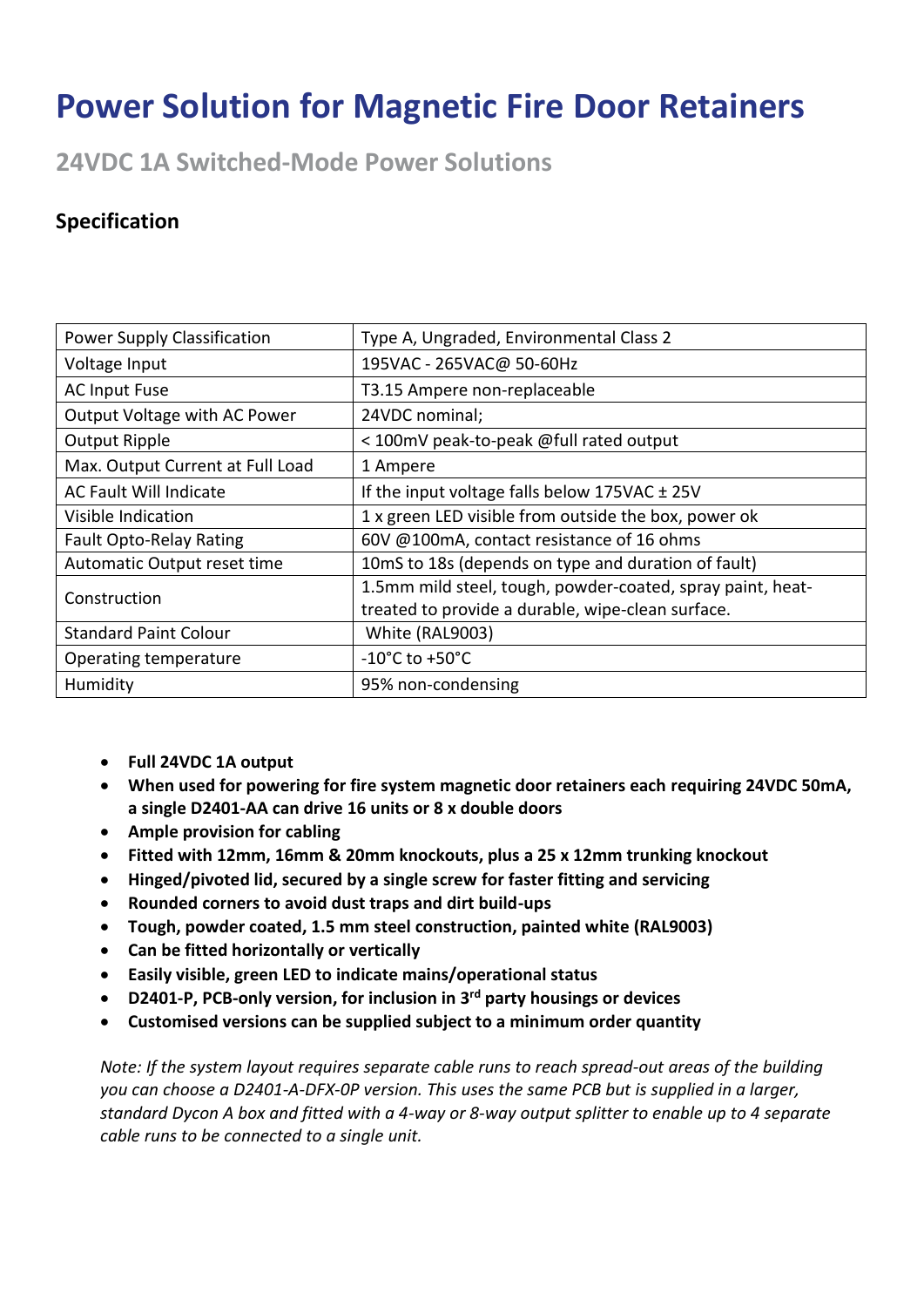